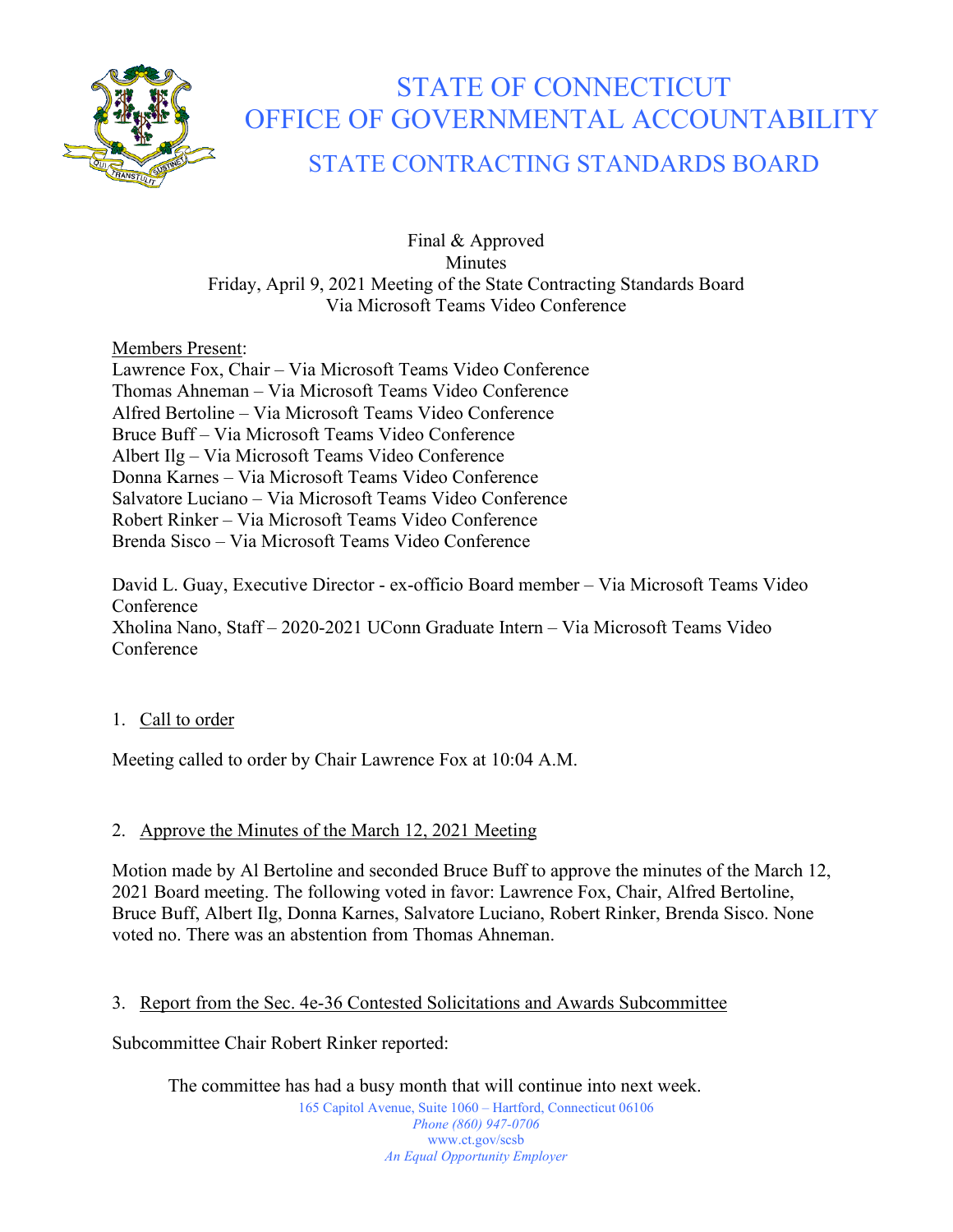On March 12, 2021, Maximus Health Services, Inc. filed a contest with the Board related to the Department of Social Services Request for Proposal for Health Processing Outsourcing. This may sound familiar because in February 2020, Conduent, the incumbent provider of these services, filed a contest with the Board. In that case, a mediated resolution resulted in a decision by the 4e-36 subcommittee on March 5, 2020. The decision called for DSS to re-rescore the RFP with the appropriate evaluators and that the respondents to the RFP may update their references.

I would note that the key factor in rescoring the proposal was the fact that the State sent an email to the named references in a company's proposal and if they did not respond to the email, the proposer would get a zero rating. For number of reasons this approach of emailing for references by DSS could and did fail.

Because of the pandemic, DSS did not get around to re-scoring the RFP until sometime late last year. It appears that the highest ranked proposer in the first evaluation was Maximus, but Maximus was not the highest ranked proposer in the second evaluation. Maximus's contest was initially filed out of an abundance of caution regarding the timelines to file a contest.

So part of the problem we discovered was the proposers were not given complete information by DSS as to why there was going to be a re-scoring. When DSS responded to the contest by Maximus, it was solely based on the Conduent Decision for the rescoring and without the full background. Consequently, when Maximus received the Conduent decision the subcommittee received an amended contest and in it Maximus raised several issues related to the Conduent decision.

On April 7, 2021, the subcommittee met, also present were the attorneys for DSS and Maximus. I thought a fruitful discussion took place between the parties and we may have reached a mutually agreeable resolution, but for the timeline to issue a decision was coming upon us.

Maximus knew what their score was in the second evaluation because they asked for a debriefing, but the issue was that they wanted to know how they did in the initial evaluation to compare both scores. DAS responded that they did not give the initial score because Maximus did not ask for a debriefing. Typically, you ask for a debriefing if you did not win the bid and not something you ask for when you win the bid. They needed to determine if this was a FOIA request and/or could release the information. We didn't have the time to complete this discussion.

Consequently, the subcommittee dismissed the amended contest by Maximus. We provided them with all the information from the Conduent decision for them to take a look at. We are waiting for DSS to decide if they are going to release the first evaluation.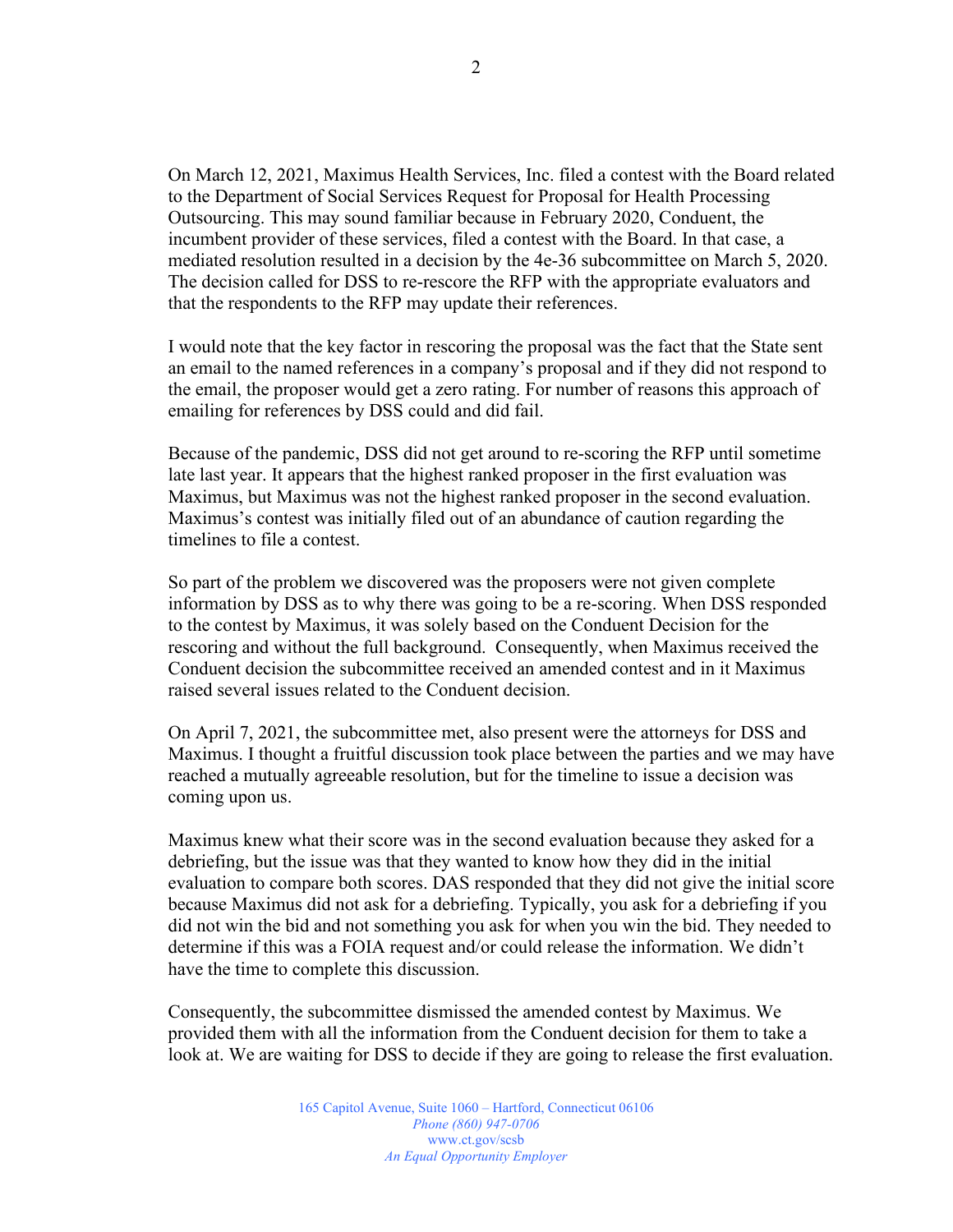On the second one, we received from another proposer, which is called The Data Entry Company (TDEC), will be taken up next week for a decision. It seems TDEC got the first and second evaluations because they asked for a debriefing for both.

I would like to thank subcommittee members Stu Mahler and Bruce Buff, and Executive Director David Guay of their work and for reviewing the volume of documents in this contest and adhering to the strict timelines for issuing its decision.

No Board questions or comments on report

#### 4. Work Group Reports

#### a. Report from Audit Work Group

Audit Work Group Chair Thomas Ahneman reported:

On April 9, 2021, the Audit Work Group reviewed and voted to present to the Board in the next general meeting the following audits for acceptance:

- Department of Labor
- Connecticut Insurance Department

The work group has three pending state agencies to complete FY2019 compliance reports:

- Department of Administrative Services Bureau of Enterprise Systems & Technology
- Department of Energy and Environmental Protection
- Department of Revenue Services

*\*Author's note: Department of Public Health is one of the 13 agencies for FY2019 audit was previous given an indefinite extension to responding to the questionnaire.* 

We have four out of eleven state agency responses to the follow-up request from the FY2017 audit compliance reports.

We have some improvements to make on the audit questionnaire, specifically in the results-based accountability area

At our May meeting we are going to choose next set of state agencies to audit and edit the questionnaire.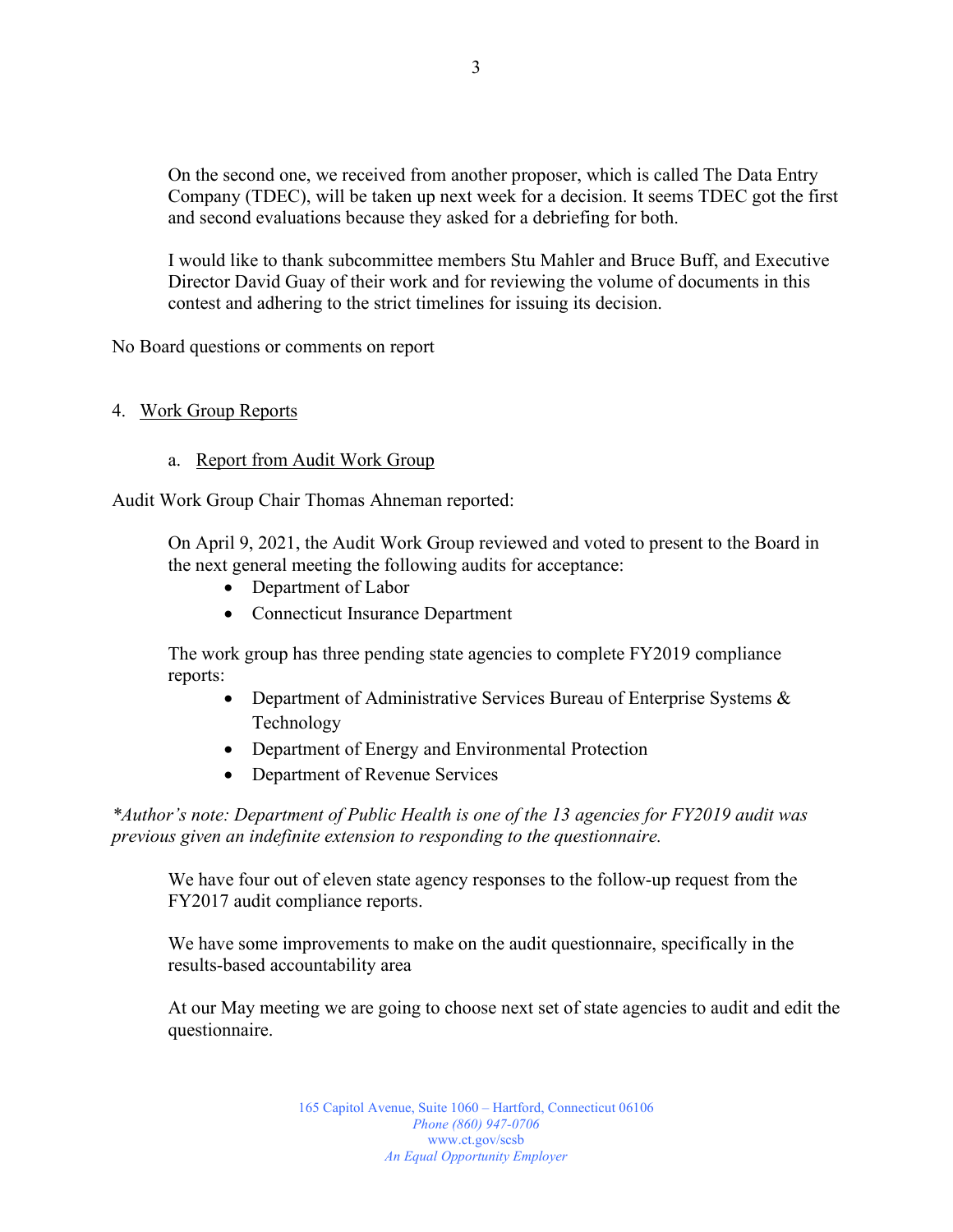To date we have audited 37 agencies in the first three year window. There are about 60 state agencies. We are doing the best we can with the resources we have, but the Board should be aware that we are not getting all of them done on a triannual basis.

Comments made by Chair Lawrence Fox regarding the Board's testimony about the need for more resources. Chair Fox added, that the audits are something that are to be carried out by staff and reviewed by the Board, but the Board is doing both parts.

#### 5. Privatization Contract Committee Report

Committee Chair Lawrence Fox reported that no matters were pending before the Committee.

#### 6. Work Group Reports Cont.

#### b. Data Analysis Work Group

Data Analysis Group Chair Alfred Bertoline reported:

The group met in the past month to discuss where we are, where we want to go, and identified the future projects we want to be involved in.

It has become clear that we need access to the STAR system, which is the analytical system that is able to review and analyze data to support the work group's efforts.

Several months ago we sent a follow up to OPM asking them for assistance and access. We have not received that yet, and just sent another letter to follow up.

We got some great projects we want to do that can save the state considerable amount of money

Question by Chair Lawrence Fox about when the letter went out.

Response by Executive Director David Guay to Chair Fox's question is that it should be sent out later today.

#### 7. Report from the CPA MIRA Special Committee

Executive Director, David Guay reported:

165 Capitol Avenue, Suite 1060 – Hartford, Connecticut 06106 *Phone (860) 947-0706*  www.ct.gov/scsb *An Equal Opportunity Employer*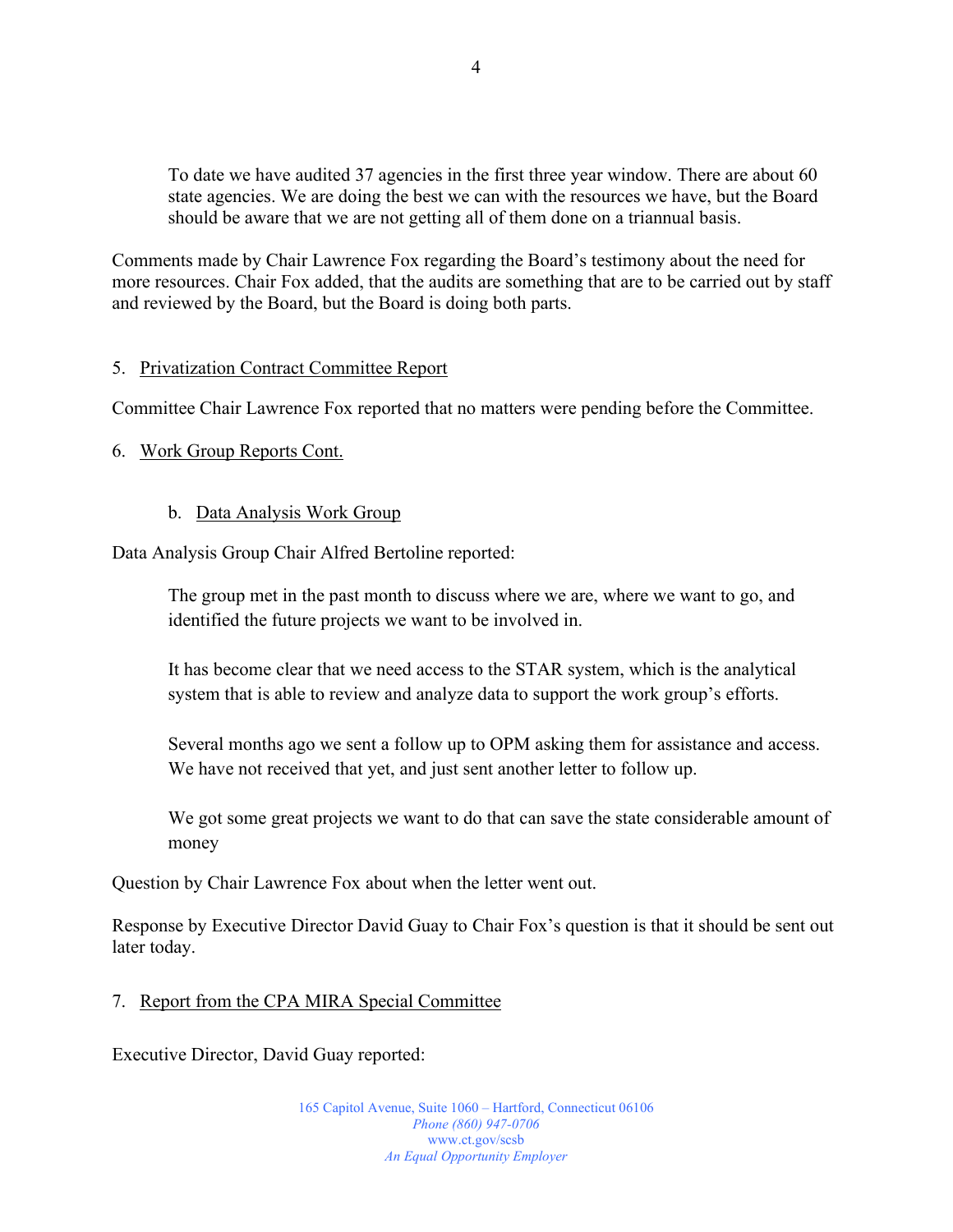No new updates.

As you remember from the last meeting, we had offers of information from Mr. Satnick and Mr. De Montigny. We have tried to make that connection through Xholina Nano, to schedule a meeting with them and Lauren Gauthier.

Since there is no response via-email, we will reach out again and then send physical letter.

#### 8. Legislative Updates

Executive Director, David Guay reported:

We have had our two meetings with appropriations and had conversations with staff at fiscal analysis, which is the legislature's fiscal arm. We are hoping for a good outcome for the Board in the budget that will be proposed by the Appropriations Committee.

Chair, Lawrence Fox reported:

I testified in favor of a number of bills pending in the legislature regarding quasi-public agencies. As we discussed in our last few meetings, the Board provided testimony and I testified in favor of legislation that would have the quasi-public agency come under the Board's jurisdiction. I believe that bill has come out of GAE Committee out with a joint favorable. So it is making its way through in a good way. We will see what happens when the General Assembly votes on it. If passed, it would increase the jurisdiction of the SCSB over quasi-public agencies by deeming them as a state contracting agency and treated by the Board as any other state contracting agency.

There is also other piece of legislation that came out favorably from the GAE committee that increases transparency of what goes on by quasi-public agencies by beefing up their coverage by the public auditors and Ethics Committee.

The attention by legislators is attributed to mostly what is happening down at the CT Port Authority. I believe that the Attorney General's formal opinion has been helpful in spurring that on by clarifying to the legislature that absent their action, there would not be much accountability by quasi-public agencies.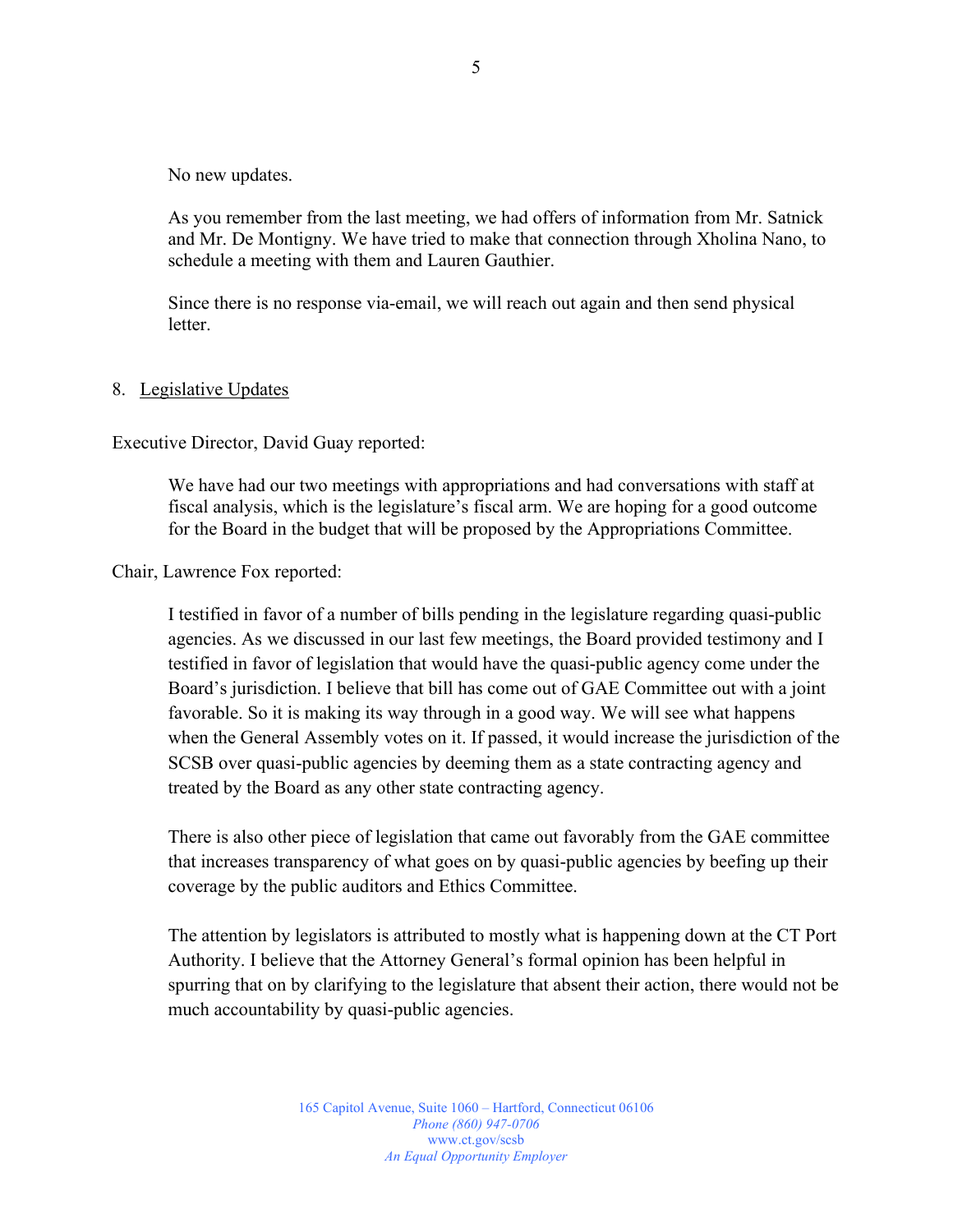Comments made by Salvatore Luciano regarding submission of written testimony and testifying on proposed legislation regarding quasi-public agencies, specifically noted the Connecticut Port Authority and CT Lottery issues.

Comments made by Robert Rinker regarding the Boston Consulting Group issuing a report and its implications for the Board concerning 4e16. Further legislative action is required if taken up.

Response by Chair, Lawrence Fox to Mr. Rinker's comments is there is a section nestled in the several hundred page report that takes a swipe at the Board as not being very much value added, and paints the Board as hoops people have to go through for no good reason. In the forward, it says that they intervened a number of executive branch agencies, but didn't interview members of the Board. Not sure where they got the information on the Board to make such a determination.

Comments made by Robert Rinker following-up on Chair Fox's response as it relates 4e16. First, 4e16 has only been used twice in the Boards history (once with the fingerprint analysis with state police and the secondly on bridge safety inspection with Department of Transportation). The second comment by Mr. Rinker is that the Boston Consultant Group was one that the Board chastised because they were hired by the Board of Regents without the agency doing a 4e16. 4e16 protects taxpayer, public and public employees. Sometimes recommendations that come out of a report are directed by others to that area to be addressed.

Question made by Albert Ilg to Chair Fox regarding writing a letter to the Boston Consulting Group to address the points regarding 4e16 and invite them to examine the Board's operations.

Response by Chair Fox to Mr. Ilg's question is that the Board was not contacted and may address it in a letter.

Comments made by Albert Ilg to Mr. Fox's response is that this was a failure and poor practice by the consultant.

Comments made by Salvatore Luciano regarding the consultant's purpose and reiterating that the consultant talked to others and not talking to the Board was purposeful.

Response by Albert Ilg to Mr. Luciano's comments agreeing with them and stated that the Board will have to address it and must be on record doing so.

Chair, Lawrence Fox directed Executive Director, David Guay to draft letter.

Comments made by Brenda Sisco regarding the audience of the letter. Mrs. Sisco suggests copying OPM and Governor's Office. She notes that there is uncertainty if anything from the report will be taken up in this legislative session.